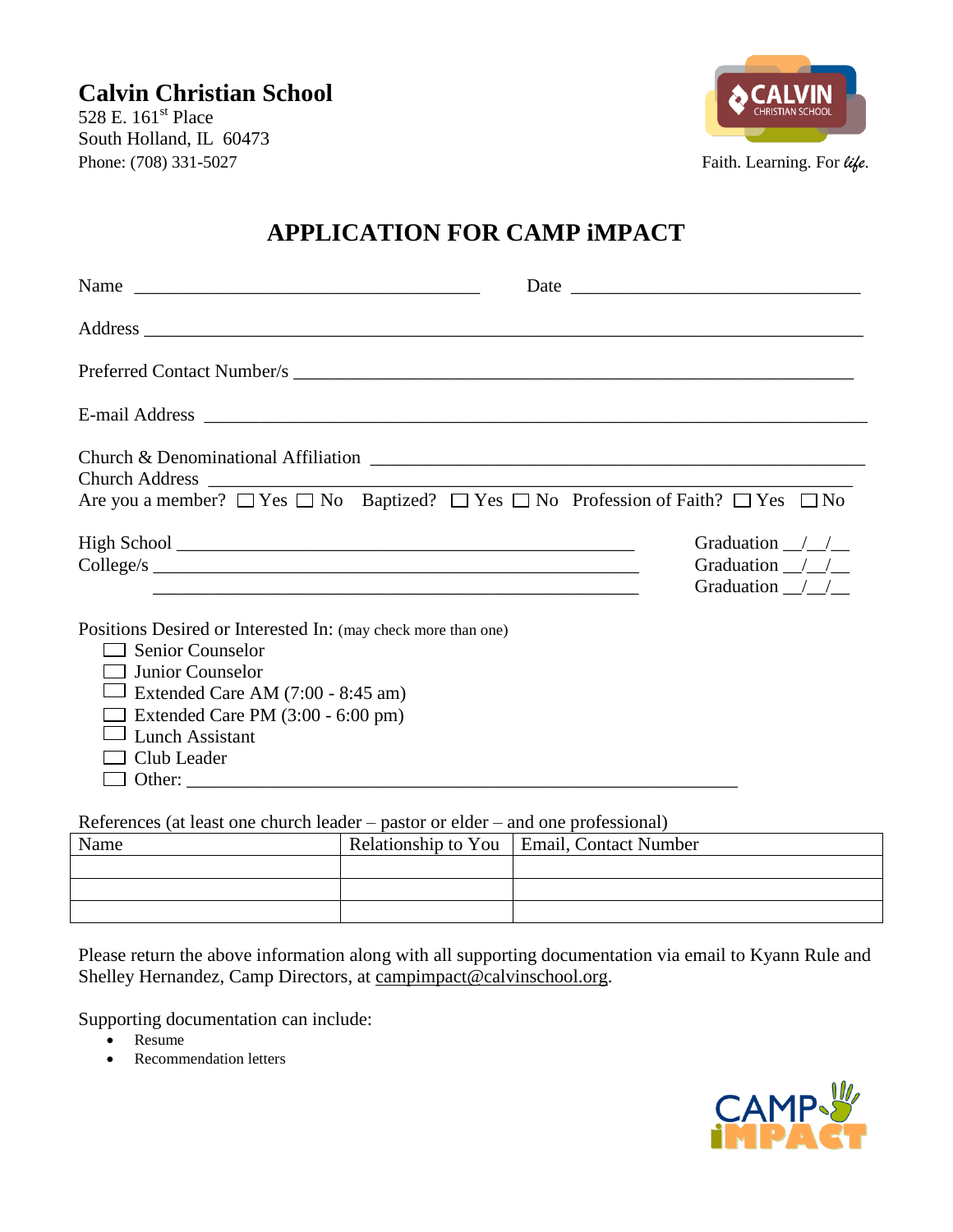#### **Applicant Questions**

Please be prepared to share the following in an interview.

#### **Related to Faith**

- Describe your relationship with Jesus Christ. Explain how your faith impacts your work and your life as a follower of Jesus.
- What is the Bible and how is it different than other books or authorities?
- How has sin affected humanity and the world?
- Once saved, how do Christians live and why?

#### **Related to Gifts and Serving**

- Explain why you wish to apply to work at Calvin's summer camp (Camp iMPACT).
- Name your three strongest qualities.
- What additional gifts, passions, interests, and/or abilities do you have that would enhance Calvin Christian School, and specifically camp?

#### **Non-Discrimination Statement**

Calvin Christian School (CCS) is open to students from homes where Christ is honored and served. CCS does not discriminate with respect to legally protected classes of persons in its hiring, retention, admissions, or enrollment policies. Notably, CCS has the legal right to make religion-based decisions in its employment, admissions, and other operational practices, in order to fulfill its religious mission. All employee positions are critical to fulfillment of this mission. Consequently, CCS expects all employees to live out the Biblical standards as set forth in CCS governance and operational materials and otherwise as interpreted by the CCS leadership. Among other things, this means that CCS may take employment-related action against an employee based on his or her noncompliance with the religious beliefs, policies, and practices of CCS, including employment termination. In addition, CCS may refuse to hire applicants based on their religious beliefs and practices. Any decisions made by CCS regarding the application of its religious standards for all employees shall be final, based on CCS' legally protected religious freedom.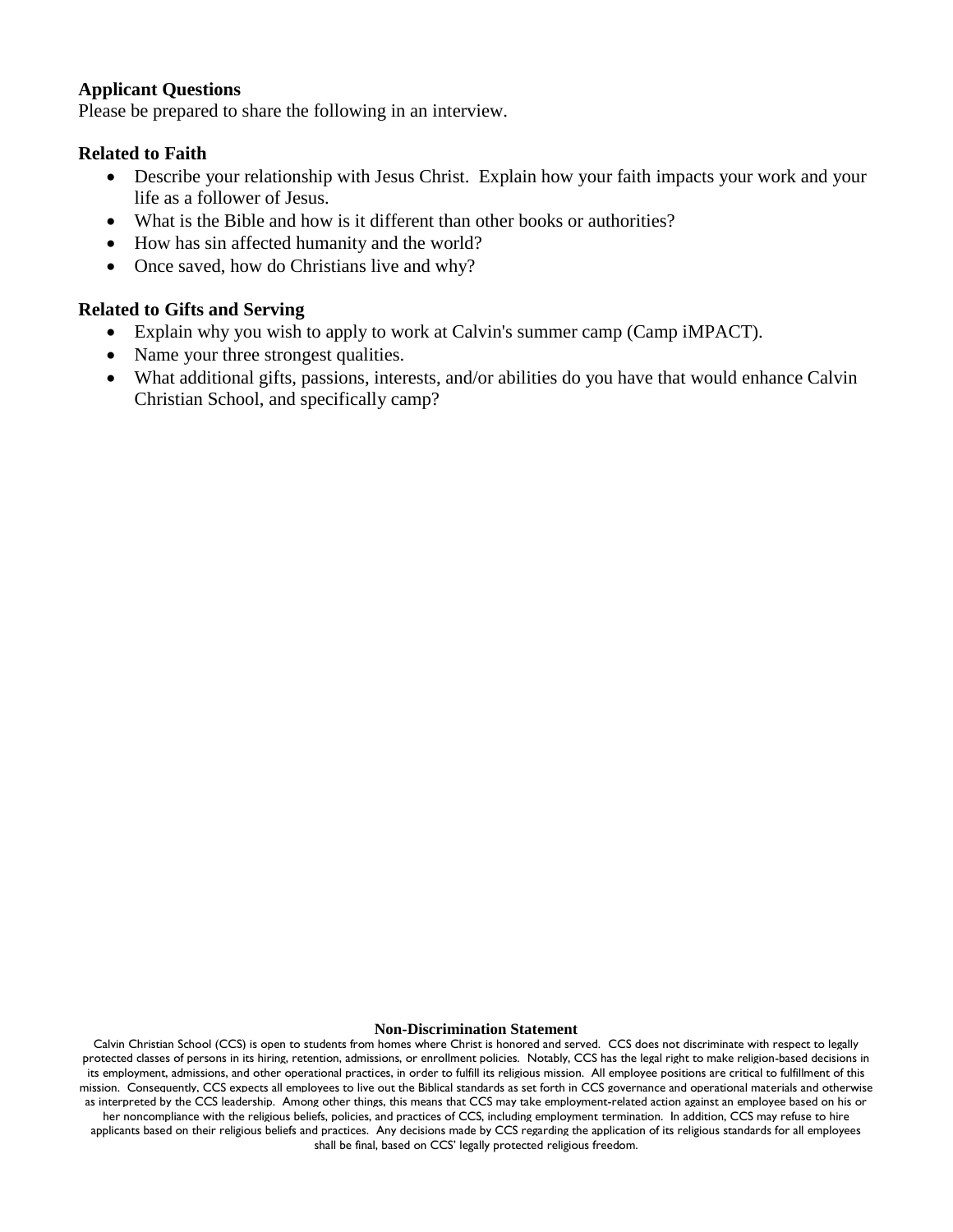# **Calvin Christian School**

#### **Foundational Beliefs, Objectives, and Mission**

### **Foundational Beliefs of Calvin Christian School**

*Calvin Christian School seeks to educate children of parents who share these basic Biblical beliefs: only when home and school are in agreement can education succeed.*

- 1. The Bible is the divinely inspired, infallible written Word of God, the only rule of faith and life.
- 2. God reveals Himself in Scripture as undividedly Triune Father, Son and Holy Spirit.
- 3. God is Creator of the heavens and the earth: the entire universe bears His fingerprints, and He continues to uphold His creation by His eternal power and providence.
- 4. God is eternal, completely sovereign, all-knowing, everywhere present, supremely just, the overflowing fountain of all that is good.
- 5. God created mankind in His own image, reflecting Himself in righteousness and holiness, as well as granting natural endowments such as speech, creativity, knowledge, and authority to rule.
- 6. Mankind died spiritually by sinning against God, and physical death came into the world as a result. Every human comes into the world with the corrupt nature received from our first parents, Adam and Eve, condemnable in God's sight, inclined by nature to hate both God and neighbor. Unless the sinner is reconciled with God, that sinner will perish, enduring eternal punishment.
- 7. God graciously chose to save from the fallen human race those He gave to His Son, Jesus Christ, by sending Him into the world to redeem fallen human beings from sin and its consequences. Jesus Christ, the eternal and divine Word of God, took on a sinless human nature at His incarnation, lived a life on behalf of His people which fulfilled all the righteous requirements of the law of God, and died on the cross to atone for their sins. He was then raised for their justification.
- 8. God graciously grants faith to believe in Jesus Christ and so to receive His saving benefits. Only through belief in the finished work of Jesus Christ can we be made right with God; nothing we do can make us acceptable before God. Therefore, we say that we are justified by *grace alone through faith alone.*
- 9. In the life of a believer, good works are the necessary result of saving faith in Jesus Christ. Christians are called to live holy lives of gratitude to God for His great salvation.
- 10. God regards children of believers as holy, and distinguishes them from children of unbelievers (I Corinthians 7:14). God's promises are for the children as well as their believing parents. [This is the basis upon which children of believers were circumcised under the Old Covenant and are baptized under the New Covenant. See Genesis 7:17; Acts 2:39; Colossians 2:11-12]
- 11. Whether in the Old Testament or New, God saves sinners in the same way through Jesus Christ and faith in Him. The revelation of His plan in Jesus Christ became increasingly clearer as history moved from the Old Testament into the New (Romans 4:3,6)
- 12. At the end of history, Jesus Christ will return to judge the living and dead; all will give account before God. Only those who have been saved by Jesus Christ and made righteous through His atoning blood will escape eternal condemnation and live forever with Him.

#### **Objectives of Calvin Christian School**

*Calvin Christian School holds to the following objectives:*

- 1. That the Holy Bible is the foundation of Calvin's educational program.
- 2. That the primary aim of Christian parents in seeking Christian education is to equip each child to live a Christian life as a member of the Christian community in society.
- 3. That CCS shall be a living challenge by word and deed in this community, whereby all students and teachers demonstrate that the Kingdom of God comes first in their lives.
- 4. That the Bible is pertinent to all ages, and that CCS shall teach so that the Bible becomes meaningful to the student in the time in which he/she lives and in the place God has placed him/her.
- 5. That CCS shall meet or exceed the academic standards of the state with respect to the faculty and administration and the basic curriculum.

#### **Mission Statement**

*Calvin Christian School exists to educate God's children to boldly follow Christ for kingdom service.*